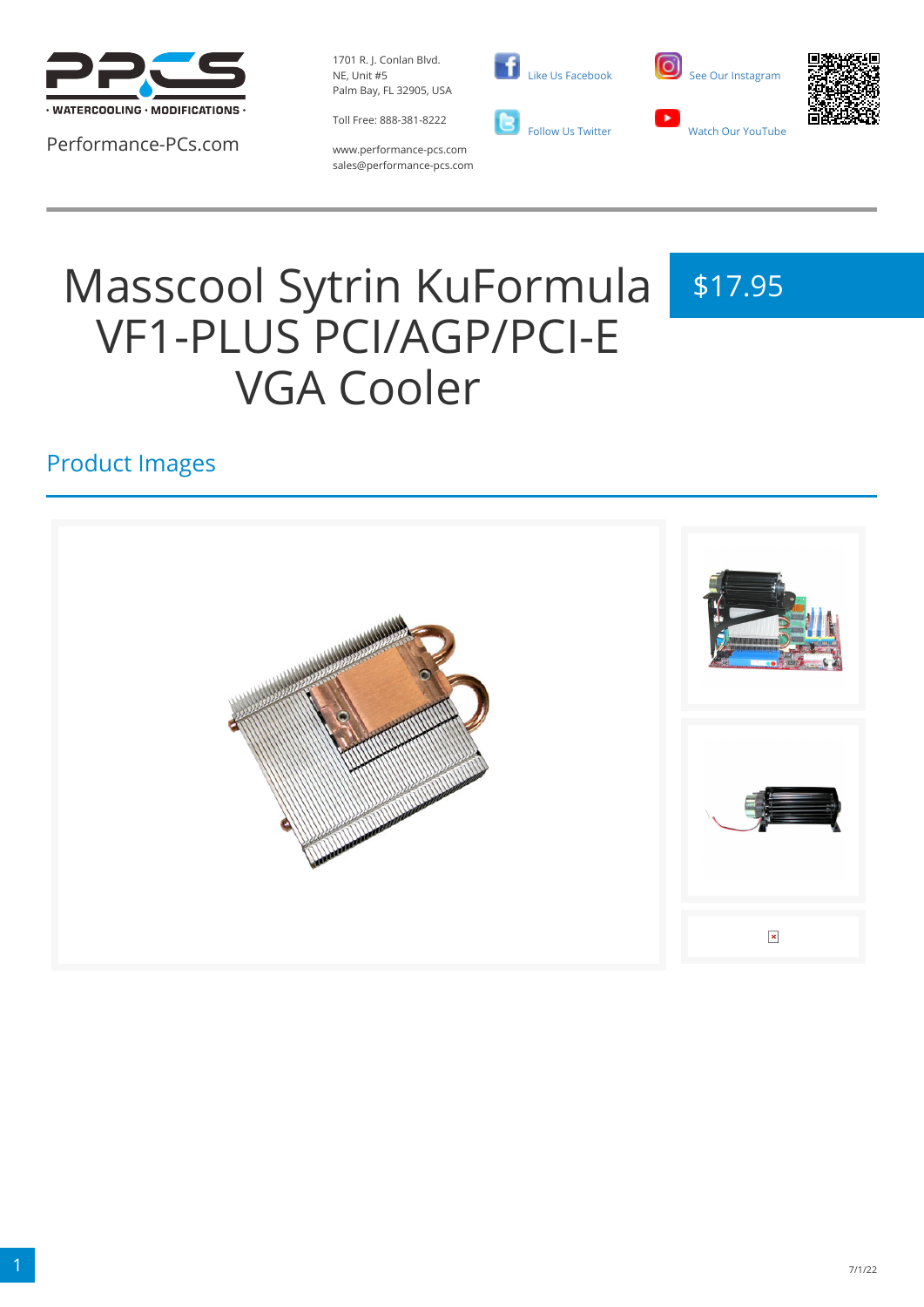

## Short Description

### Product Details:

Superior graphics card cooling with the Masscool dual heatpipe copper cooling module with blower fan.

Features:

- High compatibilities for both NVIDIA and ATI video cards for AGP or PCI Express
- Efficient dual heat pipe cooling design for upmost cooling performance
- Free cooling building & upgrading
- Customized multi-functional cross flow fan compact & powerful
- Free speed controlling 3 speed modes for E-Z set-up
- Easy to upgrade for future new video card releases
- Easy Installation

Specifications:

Applications: Both NVIDIA / ATI for AGP or PCI-E Video Cards

Dual Heat Pipe Cooling Module: Dimension: 106 x 88 x 33mm Weight: 242g Material: Aluminum + Copper Heat Pipe: Dual Heat Pipes

Cross-Flow Fan Dimension 124 x 55 x 51 mm 1550 / 2400 / 3150 RPM 24 / 28 / 32 dBA

Package Contents: Dual Heat Pipe Cooling Module Link Sets for NVIDIA & ATI Fan Frame Holder PCI Holder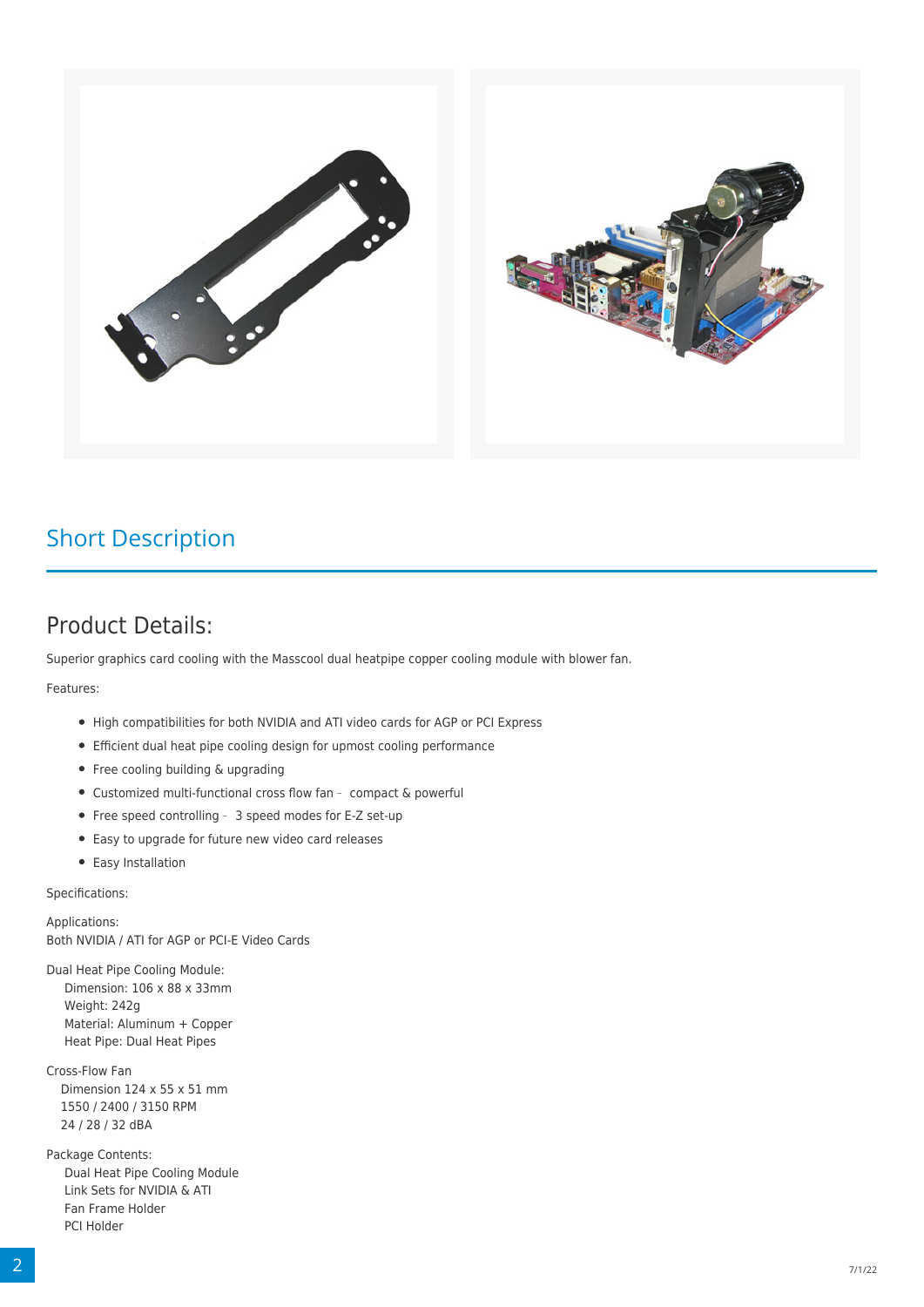Cross-Flow Fan Speed Controller RAM Heatsinks Misc Accessories

Compatibility & Exception Nvidia Compatibility: Geforce MX Series Geforce Ti4\*\*\* Series Geforce FX\*\*\*\* Series Geforce 6200 Series Geforce 6600 Series Geforce 6800 Series Geforce 7600GT Geforce 7800 Series Nvidia Exception BFG 7800 GS AGP EVGA GeForce 7800 GS CO Superclocked ATI Compatibility: Radeon 9\*\*\* Series Radeon X\*\* Series Radeon X1800's (Partly) Radeon X1900's (Partly) Radeon 1\*\*\* Series ATI Exception Asus A9600GE

\* Please note that the compatibilitIes stated above are valid for the original spec. of heatsink mounting holes released by Nvidia &ATI

#### Exceptions:

\*\*The compatibility of KuFormula VF1 Plus is based at the standard mounting spec released by Nvidia / ATI - sitting "Square" on the board. For those sitting on 45 deg. or other non-standard angles, sorry that these will not be included in our compatibility list

\*\*For ATI Radeon X1800/1900, KuFormula VF1 Plus is PARTLY compatible for some. Please kindly check to our website, Support: <http://www.sytrin.com/VF1-Q&A.htm> for the updated information in details.

## **Description**

## Product Details:

Superior graphics card cooling with the Masscool dual heatpipe copper cooling module with blower fan.

Features:

- High compatibilities for both NVIDIA and ATI video cards for AGP or PCI Express
- Efficient dual heat pipe cooling design for upmost cooling performance
- Free cooling building & upgrading
- Customized multi-functional cross flow fan compact & powerful
- Free speed controlling 3 speed modes for E-Z set-up
- Easy to upgrade for future new video card releases
- Easy Installation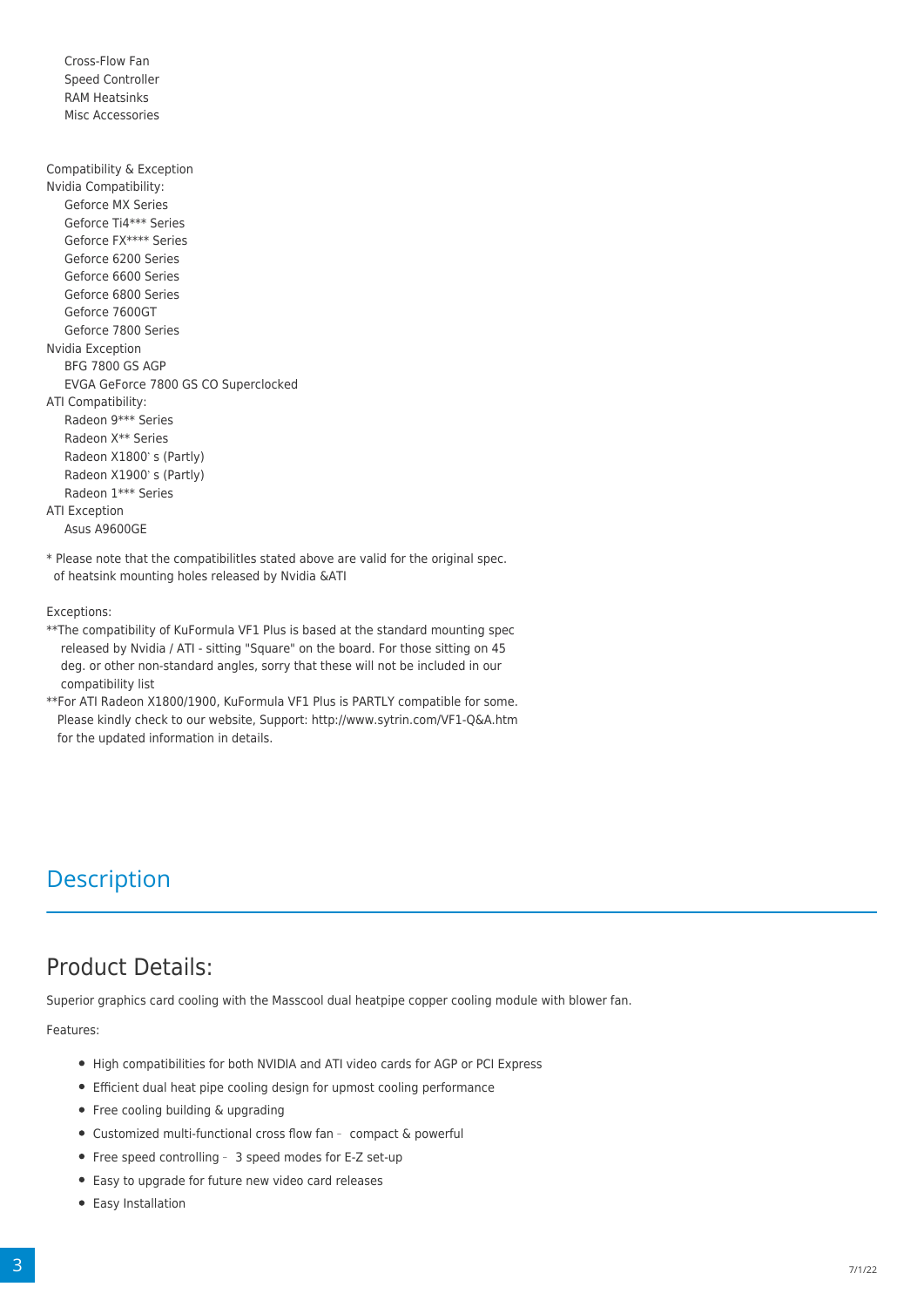```
Specifications:
Applications:
Both NVIDIA / ATI for AGP or PCI-E Video Cards
Dual Heat Pipe Cooling Module:
    Dimension: 106 x 88 x 33mm
    Weight: 242g
    Material: Aluminum + Copper
    Heat Pipe: Dual Heat Pipes
Cross-Flow Fan
   Dimension 124 x 55 x 51 mm
   1550 / 2400 / 3150 RPM
   24 / 28 / 32 dBA
Package Contents:
    Dual Heat Pipe Cooling Module
    Link Sets for NVIDIA & ATI
    Fan Frame Holder
    PCI Holder
    Cross-Flow Fan
    Speed Controller
    RAM Heatsinks
    Misc Accessories
Compatibility & Exception
Nvidia Compatibility:
    Geforce MX Series
    Geforce Ti4*** Series
    Geforce FX**** Series
    Geforce 6200 Series
    Geforce 6600 Series
    Geforce 6800 Series
    Geforce 7600GT 
    Geforce 7800 Series
Nvidia Exception
    BFG 7800 GS AGP
    EVGA GeForce 7800 GS CO Superclocked
ATI Compatibility:
    Radeon 9*** Series
    Radeon X** Series
   Radeon X1800's (Partly)
   Radeon X1900's (Partly)
    Radeon 1*** Series
ATI Exception
    Asus A9600GE
```
\* Please note that the compatibilitIes stated above are valid for the original spec. of heatsink mounting holes released by Nvidia &ATI

#### Exceptions:

- \*\*The compatibility of KuFormula VF1 Plus is based at the standard mounting spec released by Nvidia / ATI - sitting "Square" on the board. For those sitting on 45 deg. or other non-standard angles, sorry that these will not be included in our compatibility list
- \*\*For ATI Radeon X1800/1900, KuFormula VF1 Plus is PARTLY compatible for some. Please kindly check to our website, Support: <http://www.sytrin.com/VF1-Q&A.htm> for the updated information in details.